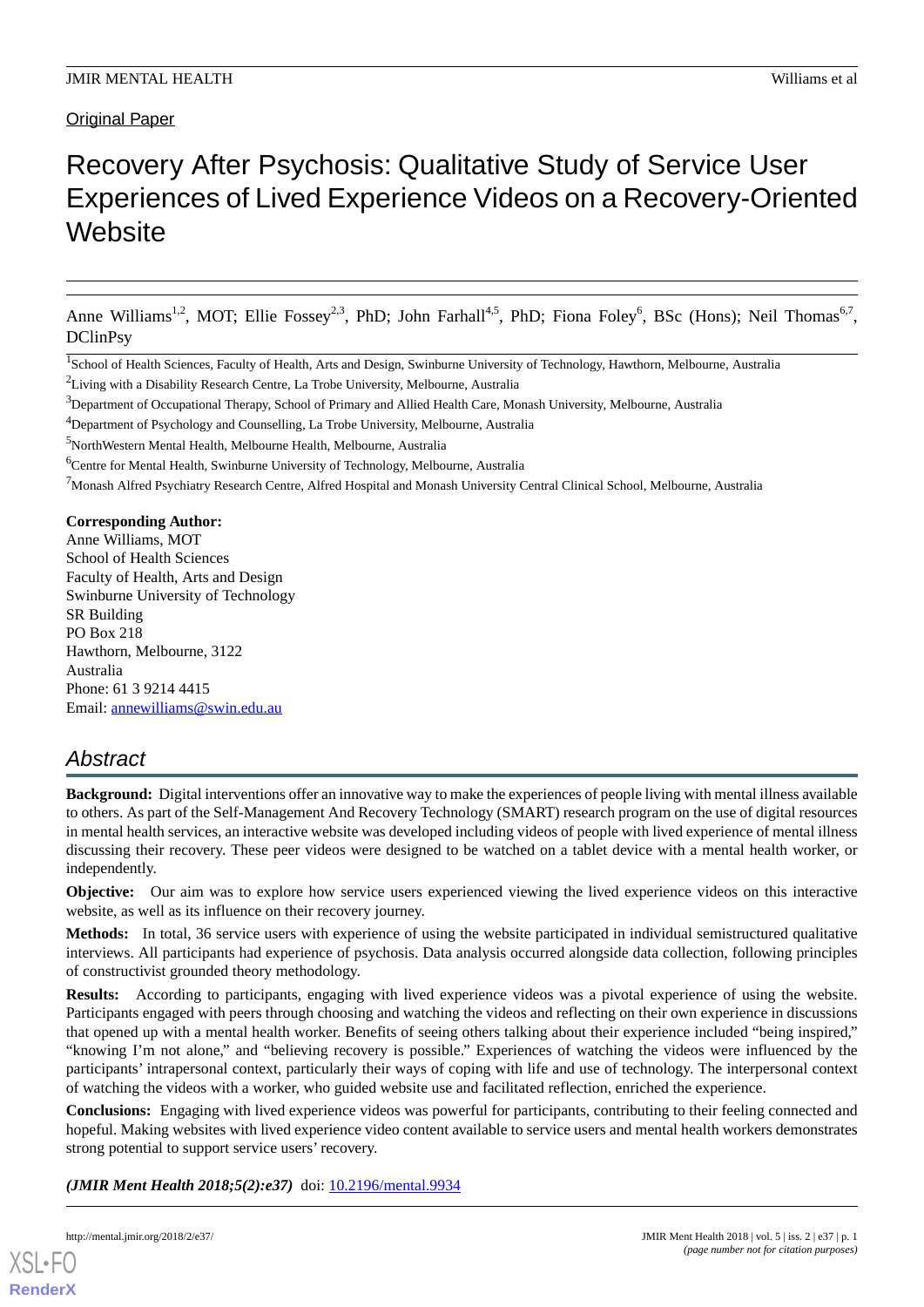#### **KEYWORDS**

mental health recovery; telemedicine; mental health services; psychotic disorders; schizophrenia; qualitative research

# *Introduction*

Experiences of psychosis have the potential to be prolonged over many years and to significantly disrupt social, emotional, occupational, and financial pathways through life [\[1](#page-10-0)]. Early experiences of psychosis often occur during adolescence to early adulthood, which regardless of illness course can lead to persistent social disadvantage [\[2](#page-10-1)]. Close relationships, socializing with others, and employment can be difficult to maintain [[2-](#page-10-1)[5](#page-10-2)]. Approximately 23-33% [\[1](#page-10-0),[2\]](#page-10-1) of people with psychotic disorders also experience ongoing symptoms and disability, typically leading to continued engagement with mental health services [\[1](#page-10-0)].

Personal recovery—a process of rebuilding a meaningful life in the context of living with a mental illness—has become an influential way of understanding how people manage their lives after experiencing psychosis [[3](#page-10-3)[,5](#page-10-2)-[7\]](#page-10-4). This understanding has arisen primarily from people's own accounts of recovery and is often contrasted with recovery being framed in terms of symptom remission [[3\]](#page-10-3). Based on an extensive narrative review and synthesis of literature about recovery, Leamy et al [\[8](#page-10-5)] summarize recovery as being an active, individual, and nonlinear journey that may occur in phases and is influenced by five recovery processes: Connectedness, Hope, Identity, Meaning, and Empowerment (CHIME). Recovery-oriented practices that support these processes are now expected of mental health services and practitioners working with service users [[9](#page-10-6)-[11\]](#page-10-7). Ways of promoting recovery may include supporting service users to self-manage their mental health [\[12](#page-10-8)], offering peer support [[13\]](#page-10-9), and fostering recovery-promoting relationships with mental health workers [\[14](#page-10-10)].

Using contemporary technologies and the Internet to support recovery [[15-](#page-10-11)[18\]](#page-10-12) and self-management [\[19](#page-10-13)] among people experiencing psychosis is a relatively recent phenomenon. The Internet, coupled with the widespread uptake of mobile devices, has the potential to increase access to and use of evidence-based resources that can empower users in self-management [[16\]](#page-10-14). Digital health interventions are feasible and acceptable among people experiencing psychosis [\[20](#page-10-15)[-22](#page-10-16)], although (as with other populations) engagement over time can be difficult to sustain [[15](#page-10-11)[,19](#page-10-13)] and the cost of continuing Internet access may be prohibitive [[17\]](#page-10-17). Naslund et al [[23\]](#page-11-0) contend that peer-to-peer support gained through self-forming, online communities on social media sites such as Facebook and Twitter could be the future of mental health care. However, they also outline drawbacks, including the potential for unreliable online information, unhelpful online relationships, and difficulty transferring learning into the offline environment.

Incorporating digital health interventions and peer support into existing mental health services presents a way forward. Strand et al's [[24\]](#page-11-1) recent scoping review asserted that "e-recovery" can "potentially facilitate recovery-oriented care" (p. 11) in mental health services. Peer support was central to five of six interventions included in their review, of which two involved

 $XS$  $\cdot$ FC **[RenderX](http://www.renderx.com/)** experience-sharing with peers through forums, stories, or videos [[25,](#page-11-2)[26\]](#page-11-3). These included a Finnish Web-based psychoeducation program undertaken by inpatients with the support of psychiatric nurses [\[25](#page-11-2)], and a website used to facilitate shared decision-making about medication prescription by outpatients with the support of peer workers in the United States [[26\]](#page-11-3). However, in the context of rapidly developing technology and the wide reach of the Internet, there have been surprisingly few advancements in integrating recovery-focused digital health interventions into mental health services. This study reports on service users' experience of an innovative Web-based resource with potential to address this gap.

The Self-Management And Recovery Technology (SMART) research program has involved the development of an interactive website of recovery-oriented resources primarily based on videos of people with lived experience of psychosis, communicating how they have navigated issues in their own recovery [[27\]](#page-11-4). Content was co-designed with people with experience of mental illness and founded on the conceptual framework of the CHIME recovery processes [[8\]](#page-10-5). A range of potential applications of this digital technology were envisioned [[27](#page-11-4)[,28](#page-11-5)]. The website was designed to be used both as a therapeutic tool for workers and service users to access together on a tablet computer during appointments and to be accessible directly by service users from their own devices.

As part of the overall SMART research program led by author NT, qualitative research aimed to explore how service users experienced using this interactive website and how this influenced their recovery journey. This paper focuses specifically on service users' experiences of viewing the lived experience videos on the website, as this was identified as a pivotal element of the overall experience.

# *Methods*

#### **Research Design**

This study was guided by constructivist grounded theory (CGT) [[29\]](#page-11-6), with a focus on actions and social processes occurring within a specific context. This methodology was selected as attending to social processes [[29](#page-11-6)] corresponded with introducing an Internet-based resource into an inherently interactive relationship between a service user and mental health worker in community mental health services [[30\]](#page-11-7). We were interested in exploring how both parties experienced using the Internet-based resources and how the experience influenced their interactions. CGT involves an iterative process of collecting rich empirical data with concurrent data analysis, followed by further data collection in areas of progressively more specific conceptual interest [\[29](#page-11-6)]. This paper portrays one of the areas of conceptual interest identified in the study, that is, the service users' experiences of the lived experience videos. Furthermore, the CGT method recognizes that the research process involves a shared construction of meaning between participants and researchers [\[29](#page-11-6)]. People with lived experience of psychosis who were members of a reference group for the SMART research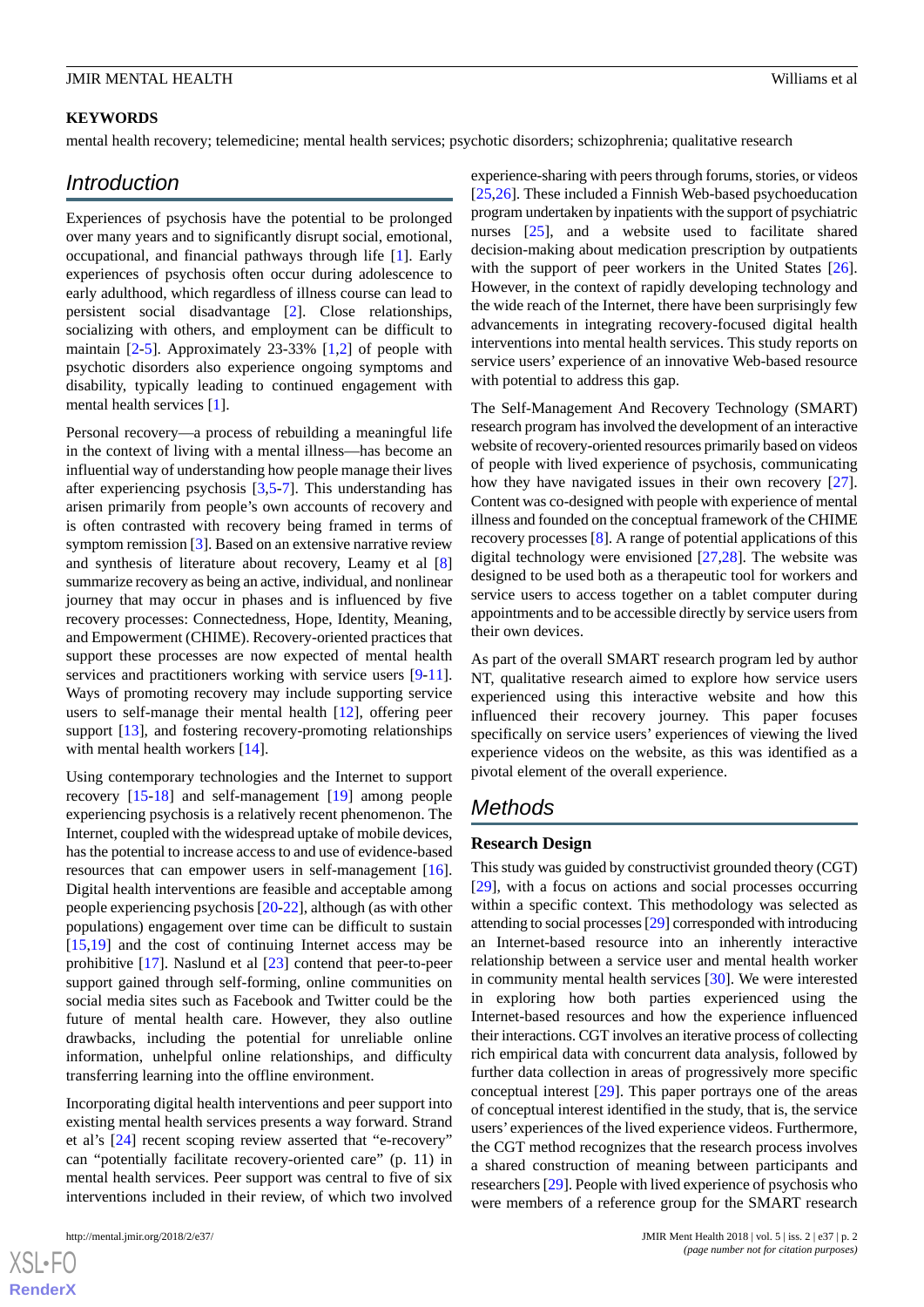program contributed to the development of the research design and data collection tool. The emerging themes were shared with participants and others with lived experience to seek their feedback on the interpretation of the data.

#### **Recruitment and Setting**

This qualitative study was conducted in two Australian clinical community mental health services that provide psychiatric treatment and recovery-oriented services and four nonclinical community mental health services that provide psychosocial rehabilitation and recovery support [[4\]](#page-10-18). Eligible service users were over 18 years of age, with a diagnosis of a psychotic disorder, and had sufficient English proficiency to participate in an interview. They had either completed use of the SMART website with a mental health worker employed by the SMART research program or had used the website for at least 3 months with their usual mental health worker (both are hereafter abbreviated to workers). Workers came from disciplines including psychiatric nursing, social work, occupational therapy, psychology, and community work. Invitations to participate in this qualitative study were sent to SMART research program participants, who met these criteria and had agreed to receive invitations about SMART-related studies, by mail or email. A participant information and consent form was subsequently sent to those who were interested. In total, 36 service users (hereafter referred to as participants) consented to participate. They were predominantly women (24/36, 67%), had a mean age of 41 years (range 19-64 years), and described having experienced illnesses such as schizophrenia, bipolar disorder, and psychotic depression, most often with a duration of more than 10 years ([Table 1\)](#page-3-0). All were living in the community, in predominantly urban areas, and receiving one of, or both clinical and nonclinical community mental health services. Participants rated themselves as confident using computers and the Internet (average self-rating of 4.2/5 where 5=highly confident); 58% (21/36) of participants had access to more than one device to connect to the Internet; and 61% (22/36) used the Internet "sometimes" or "often" for understanding or managing their health ([Table 1](#page-3-0)).

# **Digital Health Intervention**

The SMART interactive website aimed to promote recovery, be accessible to people experiencing psychosis, and enable optimal use on a tablet computer or mobile phone [\[27](#page-11-4)]. It includes material on recovery (introduction and promoting hope), managing stress (common stressors and coping strategies), health (self-managing physical health, medication, diet, and sleep), me (identity and stigma from a strengths approach), relationships (interpersonal relationships and mental health), empowerment (interactions with mental health services, rights and advocacy), and life (meaning, values, and goals in life). The website has 37 videos embedded throughout of 2-3 minutes length, featuring 7 male and 4 female peers (full details in [\[27](#page-11-4)]). Of these, 11 videos introduce each of the peers, who are of diverse age, ethnicity, employment status, and sexuality [[27\]](#page-11-4), and 26 videos show 4-6 peers talking about their experiences, views, and actions in relation to specified topics, for example, "experiences of making changes" (health topic),



 $XS$  • FO **[RenderX](http://www.renderx.com/)** "identifying our strengths" (me topic), and "views on getting the most out of services" (empowerment topic; [Figure 1\)](#page-4-0). Participants can post their response to questions that follow videos using an online name, read comments written by others, and save videos to a "personal favorites" area. The website also includes a peer discussion forum open to users with lived experience only, tools for charting personal experiences (eg, stress or mood), additional videos of peer leaders who introduce the topics, videos of clinicians and academics discussing topics such as "making plans and taking action" (life topic), and links to other evidence-based websites.

In this qualitative study, 26 participants interviewed used the SMART website with a trained worker employed in the research program, and 10 used the website with their usual worker at the mental health service they attended. The website was available for use in individual meetings occurring in mental health services or in participants' homes. All participants were given a personal login in the first meeting and could use the website between meetings if they had access to an Internet-enabled device. Use with a trained worker entailed up to eight 50-minute meetings integrating use of the website, held over a 3-month period. Website use with a usual worker occurred in routine meetings for up to 6 months, with flexibility regarding when the website was used alongside other usual work undertaken by the pair. Routine meeting frequency varied considerably from weekly to monthly, as did the length of these meetings, from approximately half an hour to 2 hours.

Workers brought an Internet-connected tablet computer to meetings, to facilitate access to the website. Participants logged into the website, were initially introduced to the first topic called "recovery," and could then explore the application as they chose. The workers provided technological and navigational support and guidance and discussed the content with the participant. Participants explored topics in the website at their own pace, with some moving through a new topic in each meeting and others choosing to concentrate on fewer topics. Despite this variation, all topics included peer-based content. Those who used the website between meetings using their personal devices could review videos, use tools to monitor their experiences, record personal goals or values, or communicate with peers through the forum. All participants continued to receive their usual clinical, rehabilitation, and support services throughout the research and had ongoing access to the website once the research period ended.

# **Data Collection**

Data were collected in individual interviews conducted by the first author, who had no prior relationship with any of the participants. A semistructured interview guide with broad questions enabled exploring the overall experience of using the website resources (see [Multimedia Appendix 1\)](#page-9-0). Open-ended questions were pre-determined yet flexible [[31\]](#page-11-8), to enable following up responses in subsequent interviews [[29](#page-11-6)]. Interviews occurred shortly after participants had completed their sessions with the trained worker, or after having website access for at least 3 months for participants who used SMART with their usual worker.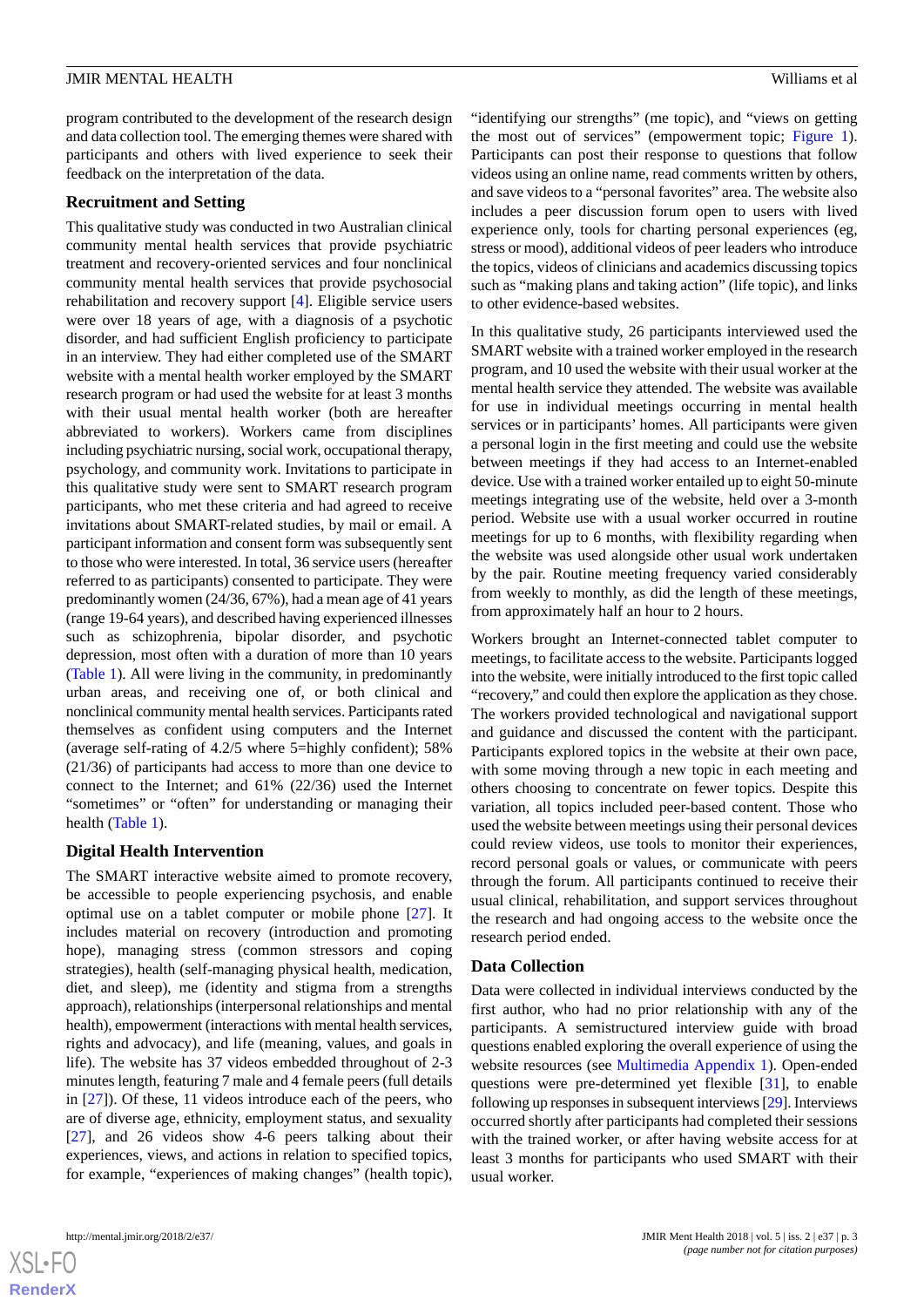<span id="page-3-0"></span>**Table 1.** Participant characteristics (N=36).

| Characteristics                                         | Participants, n (%) |  |
|---------------------------------------------------------|---------------------|--|
| <b>Website use</b>                                      |                     |  |
| Used with trained mental health worker for 8 sessions   | 26(72)              |  |
| Used with usual mental health worker for up to 6 months | 10(28)              |  |
| Used with worker only                                   | 12(33)              |  |
| Used between sessions with worker                       | 24(67)              |  |
| Gender                                                  |                     |  |
| Female                                                  | 24(67)              |  |
| Male                                                    | 12(33)              |  |
| Age, years                                              |                     |  |
| $<$ 30                                                  | 7(19)               |  |
| $30 - 45$                                               | 14 (39)             |  |
| $>45$                                                   | 15(42)              |  |
| Experience of mental health issues, years               |                     |  |
| $1 - 5$                                                 | 5(14)               |  |
| $5-10$                                                  | 5(14)               |  |
| >10                                                     | 26 (72)             |  |
| <b>Income</b>                                           |                     |  |
| Disability support pension                              | 29 (80)             |  |
| Other government allowance                              | 5(14)               |  |
| No government allowance/Unstated                        | 2(6)                |  |
| Part-time employment (in addition to allowance)         | 6(17)               |  |
| Devices used to access the Internet                     |                     |  |
| Own computer                                            | 22(61)              |  |
| Own tablet device                                       | 13(36)              |  |
| Own mobile phone                                        | 24(67)              |  |
| Community or service computer                           | 10(28)              |  |
| No access                                               | 1(3)                |  |
| Frequency of Internet use in a typical week             |                     |  |
| Every day                                               | 18 (50)             |  |
| Most days                                               | 4(11)               |  |
| A few days                                              | 5(14)               |  |
| Once or twice                                           | 6(16)               |  |
| Not at all                                              | 3(8)                |  |
| Typical use of the Internet for health information      |                     |  |
| Often                                                   | 6(17)               |  |
| Sometimes                                               | 16(44)              |  |
| Rarely                                                  | 9(25)               |  |
| ${\hbox{Never}}$                                        | 5(14)               |  |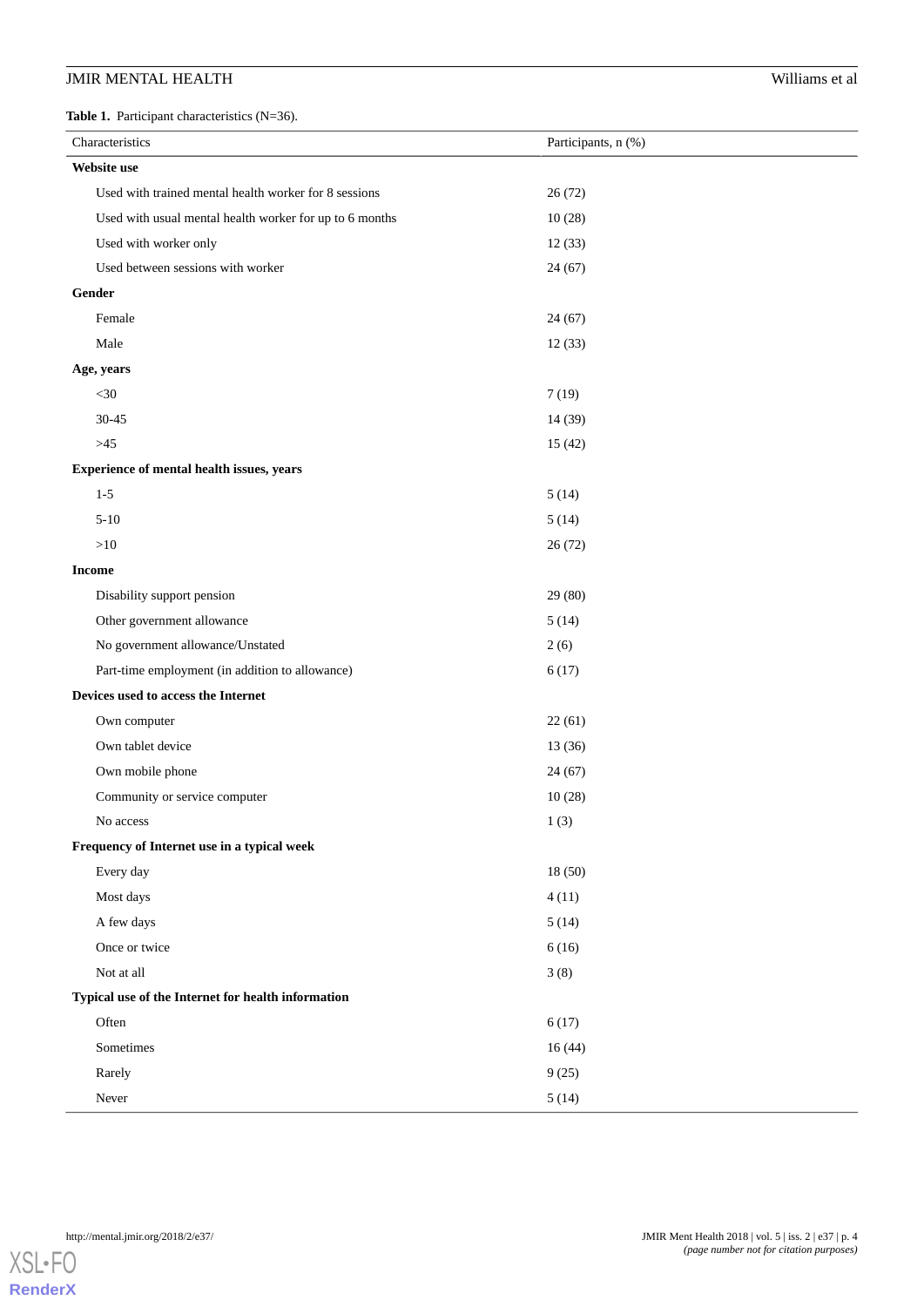<span id="page-4-0"></span>**Figure 1.** Sample image of lived experience video.



Interviews occurred face-to-face in mental health services (n=24) or over the telephone (n=12) and lasted on average 41 minutes (range 18-65 minutes). They were audio recorded and transcribed, or handwritten notes were made if the participant preferred. All participants were sent a transcript of their interview. Six service users participated in a second individual interview, 2-3 months after their first interview, to explore their experiences using the SMART website over time. Participants were reimbursed Aus \$30 per interview. Researcher reflection occurred alongside data collection to enhance the interviewer's awareness of self, relationship, process, and content in each interview, as suggested by Mruck and Mey [[32\]](#page-11-9).

#### **Data Analysis**

Data analysis followed principles of CGT [[29\]](#page-11-6) and occurred concurrently with data collection. The first author completed initial line-by-line coding of interview transcripts using gerunds to identify actions in the data [[29\]](#page-11-6). Concurrent memo-writing allowed reflection on recurring and contrasting codes, which were subsequently checked with the first 8 participants in two follow-up interviews and via an initial newsletter mailed to participants. The importance of the lived experience videos to participants was identified early in the analysis, as indicated by the following excerpt from a memo written after the third interview:

*The peer videos seemed to be the most important aspect of the site (to the participant) as she identified emotions that she feels but cannot express and recognized a sense of self-identity that she does not express (outside of her family). Despite the*

[XSL](http://www.w3.org/Style/XSL)•FO **[RenderX](http://www.renderx.com/)**

*connections being virtual, she felt connected to this greater community of people whose experiences she could relate to.*

This lead was followed-up in subsequent interviews. As further interviews were conducted, analysis shifted to include focused coding and category development, as demonstrated for the category "Knowing I'm not alone" in [Table 2.](#page-5-0) Clustering, which involved creating a nonlinear and visual chart to map a central category [[29\]](#page-11-6) and analysis using QSR International's N-Vivo 11 qualitative data analysis software [[33\]](#page-11-10) were used to further consider the meaning of the data. The first 3 authors reviewed the evolving analysis in regular meetings. Additional member checking included discussing developing findings twice with a university-hosted panel of people with lived experience of mental illness, a presentation to a conference with an audience including people with lived experience of mental illness, and sharing findings with participants in a second newsletter.

#### **Ethics and Credibility**

Ethical review and approval for the study was obtained from all participating sites and two university human ethics committees. All participants provided informed consent prior to participating. Credibility was enhanced by collecting background data to portray the context in which participants used SMART and by seeking sufficient detailed and multiple accounts of views and actions from participants who varied in age, background, and experiences [\[29\]](#page-11-6). Participants were diverse in how much (from minimal to extensive) they used the SMART website and the extent to which they used it by themselves outside of their meetings with a worker.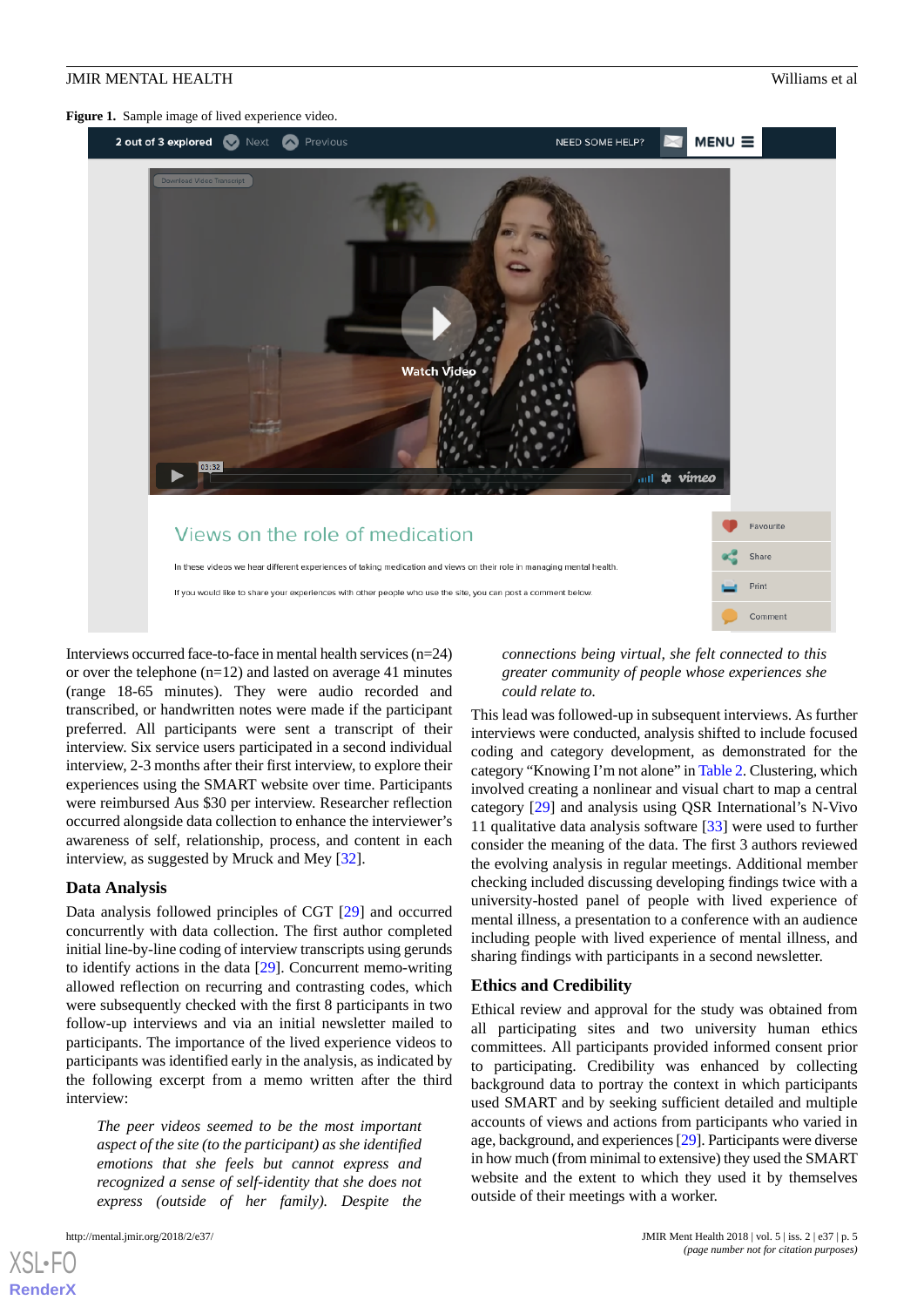#### <span id="page-5-0"></span>**Table 2.** Coding examples.

| Initial codes                                                                                                                                                                                                                                                                                                                                                                                                                                                                                                | Focused code                                                                                                                                                                                                                                                                                                                                                                                                                                                                                                                             | Category                                                                                                                                                                                                                                                                                                                                                                                                                                                                                                                                                                                                                                                                                                                                                                    |
|--------------------------------------------------------------------------------------------------------------------------------------------------------------------------------------------------------------------------------------------------------------------------------------------------------------------------------------------------------------------------------------------------------------------------------------------------------------------------------------------------------------|------------------------------------------------------------------------------------------------------------------------------------------------------------------------------------------------------------------------------------------------------------------------------------------------------------------------------------------------------------------------------------------------------------------------------------------------------------------------------------------------------------------------------------------|-----------------------------------------------------------------------------------------------------------------------------------------------------------------------------------------------------------------------------------------------------------------------------------------------------------------------------------------------------------------------------------------------------------------------------------------------------------------------------------------------------------------------------------------------------------------------------------------------------------------------------------------------------------------------------------------------------------------------------------------------------------------------------|
| Realizing I am not alone<br>$\bullet$<br>Feeling not as alone; Feeling like<br>you're not alone<br>Feeling connected<br>Feeling like I belong<br>Being part of something<br>Connecting with others going<br>through the same thing<br>Not having to go through it by<br>myself<br>Connecting with peers straight up<br>Knowing you're not alone<br>Knowing I'm not the only one<br>Realizing I'm not the only one<br>Thinking I was on my own<br>$\bullet$<br>Needing to isolate myself; needing<br>solitude | Realizing I am not alone<br>This code relates to service users<br>realizing that they are not alone.<br>The feeling of not being alone<br>encompasses feeling connected,<br>feeling like I belong, and being<br>part of something. There is im-<br>plied relief at not having to go<br>through this by myself. This con-<br>trasts with prior thinking that I<br>was on my own.<br>One participant discussed how<br>$\bullet$<br>she had needed to isolate herself<br>and needed solitude when unwell:<br>some alone time was necessary. | Knowing I'm not alone<br>$\bullet$<br>Incorporates focused codes<br>Realizing I am not alone<br>Hearing hidden views<br>$\bullet$<br>Feeling exactly the same<br>$\bullet$<br>Hearing and seeing peers talking about their experi-<br>ences in the website led participants to realize that<br>others shared their experiences and that they were not<br>alone. Participants described feeling connected, be-<br>longing, or being part of something after exploring<br>the lived experience content in the website, in contrast<br>to previously "thinking I was on my own".<br>Knowing I'm not alone was strengthened by "hearing"<br>hidden views" that were otherwise not available to<br>participants in the community and "feeling exactly<br>the same" as the peers. |

# *Results*

#### **Overview**

In total, 36 participants who used the SMART website attended one interview, and 6 of them agreed to a follow-up interview. The analytical process identified that having access to videos of peers speaking about their experience was important to many participants in (1) "knowing I'm not alone," (2) "being inspired," and (3) "believing that recovery is possible." [Figure 2](#page-6-0) represents these categories and their focused codes and includes contextual factors that influenced participants' experiences. The intrapersonal context included their prior actions to manage their health and their use of technology. The interpersonal context included using the resources with a worker who guided them and facilitated reflection. Quotes are attributed to participants using their self-selected pseudonyms and are used to illustrate each category and context.

#### **"Knowing I'm Not Alone"**

Participants were quickly drawn into the website when the life circumstances and events discussed by peers in the videos resonated with their own experiences. Participants frequently reported feeling less alone after watching others talking about their experiences, as Reese explained:

*I found quite a few of the videos quite helpful, especially when they were saying things that I agreed with, which was really, really cool…made me feel like I wasn't alone and quite a few of my illnesses, they actually do make you feel quite, quite alone a lot of the time, so for me to be able to see that there were other people out there struggling just as much as I was, or were struggling just as much as I was…was quite helpful.*

Participants also discussed feeling connected or belonging after watching and listening to lived experience videos, as Amelia described:

*There were other people going through a similar situation and they were telling about their story and*

[XSL](http://www.w3.org/Style/XSL)•FO **[RenderX](http://www.renderx.com/)**

*then it just seemed like I can relate somehow, and…it just seemed that I'm not the only one with this type of problem, there are other people with other different types of problems, I don't have to go through it by myself.*

Jamin conveyed his sense of personal connection when he stated: "I'd love to meet them sometime because they're awesome people…I made friends that don't even know me."

"Knowing I'm not alone" was strengthened by hearing hidden views that were otherwise not available to participants in the community and "feeling exactly the same" (Suzanne) as the peers. Realizing that others shared their experiences provided a sense of relief and differentiated their engagement from their previous help-seeking, as Amy noted:

*I'd never seen that stuff before and stuff that was being said out loud and being recorded, and I was like "wow," this is stuff that I think in my head, that I've come to a conclusion to for being mature in my illness, a 10-year maturity in my illness, but no one's ever told me it like this.*

Connecting with the peers through the videos was initially made possible by the interpersonal context of using the website with the worker who supported participants to "get the hang of it" (Melanie), "remind(ed) me how to find certain things" (Bill), or "prompted me to put something (my views) down" (Kali). As Paul said, "having a person beside you guiding you through the Internet, it's very handy." Personal reflection about topics arising in the videos was also enriched by discussions that opened up with workers during the sessions:

*What I liked at the beginning of the topics were the peer discussions—"the videos where peers talked about an issue". They were "really beneficial." I could identify things that I had done. They began a discussion (between me and worker). "[Worker] helped me apply the information to what mattered."* [Sue]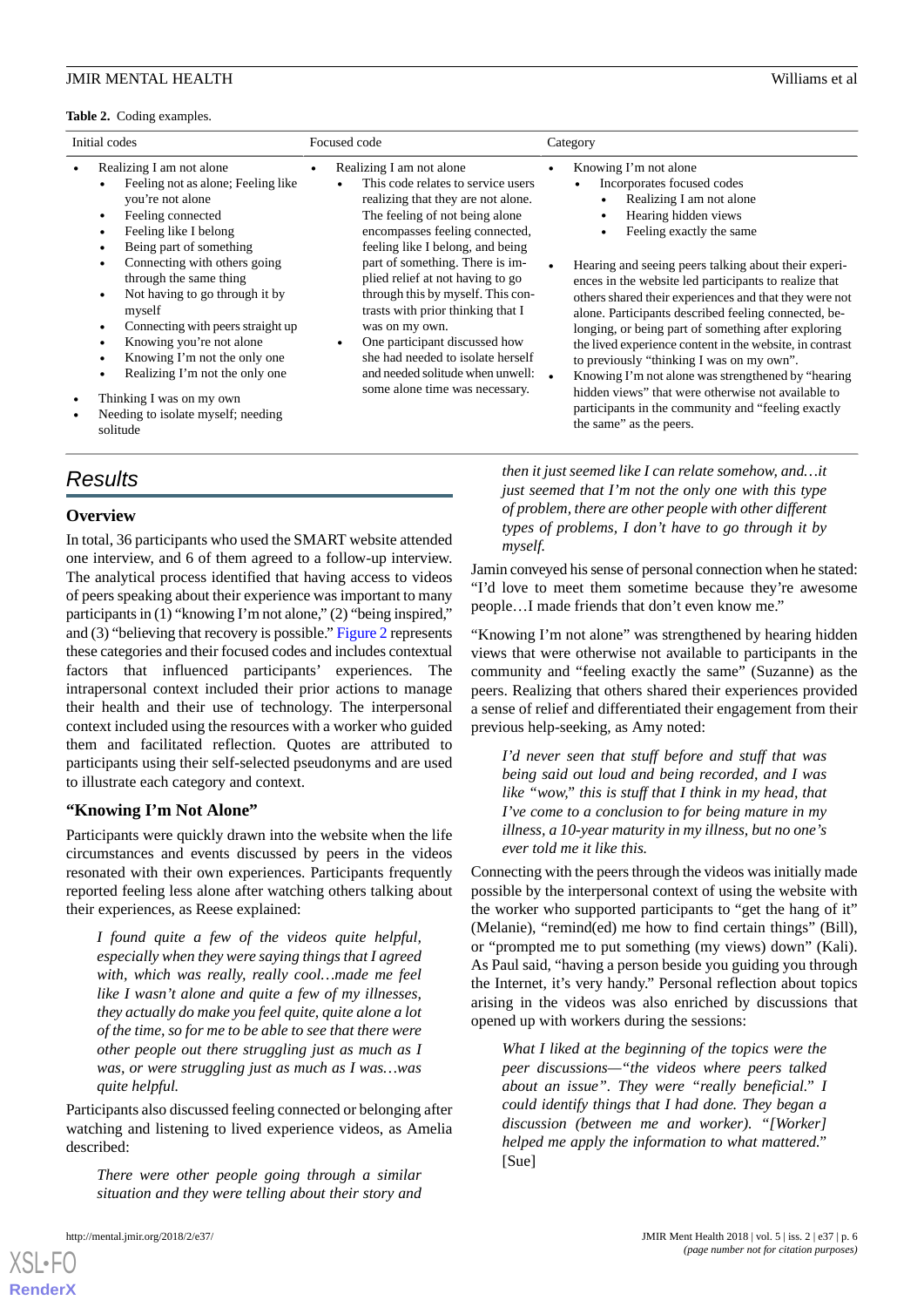<span id="page-6-0"></span>Figure 2. Categories, codes, and contexts related to engaging with lived experience videos.



Amy described the value that using the website with a worker added to her experience:

*She let me lead the whole thing. So every time I'd see her, "I want to see the SMART website with you because it actually motivates me to do it rather than just doing it at home alone…" When I went on to the website, I said to her, "actually I would like some assistance with this, in reflecting on this topic, because I don't quite understand it and I do need someone to talk to about it."*

Participants' intrapersonal context, in particular their own experiences of coping over time, impacted which videos they chose to watch. Experiences discussed by peers could be personally challenging, leading participants to avoid some topics, such as "Empowerment" or "Relationships". For Kate, it was the "Me" topic:

*I would have had trouble with that because I don't identify with myself all that well. I probably would have got a lot out of the peer videos with that one I think, 'cos they would have identified themselves, and I would have been able to relate to them.*

However, using the website with a worker who invited participants to choose the topics that they wished to explore supported participants to engage with videos addressing difficult topics when they felt ready. The consequences of hearing about challenging experiences from the peers could be transformative, such as Pam described:

*I suppose it made me feel less ashamed about having mental illness because even though I have been in the system for quite some time, I still felt quite bad about*

*myself, and just having—a listen to some of the peer workers in what they said about stigma and that, it just really, it felt very empowering…so that was a big turnaround for me.*

#### **"Being Inspired"**

The majority of participants who watched the videos in the SMART website also spoke of gaining inspiration, describing the peers as "uplifting" (Awareness), "encouraging" (Julie), "confidence building" (Kali), and "reassuring" (Vlad). As Kali elaborated:

*I used it for confidence building and also relate, relate to other…people out there that have schizophrenia or other mental health issues, to feel like I belong…and I found it really reassuring, especially knowing that the people that I was watching that had recorded their stories are now in recovery and they've stayed that, some have stayed that way, some are working, it was inspiring stuff.*

Learning from the peers, including learning unexpected, new information, or alternatively solidifying existing knowledge, contributed to being inspired. For example, Harley said, "After watching the videos I saw that I was doing things the wrong way and I could try doing things a new way." Omar valued how "watching the videos did put things in perspective, because they were people who had lived experiences."

Being inspired by peers included expressing admiration for them and their willingness to share their successes and challenges. Furthermore, reciprocity was possible when participants like Ingrid were "able to relate to their stories, understand them and have empathy." Jamin also perceived that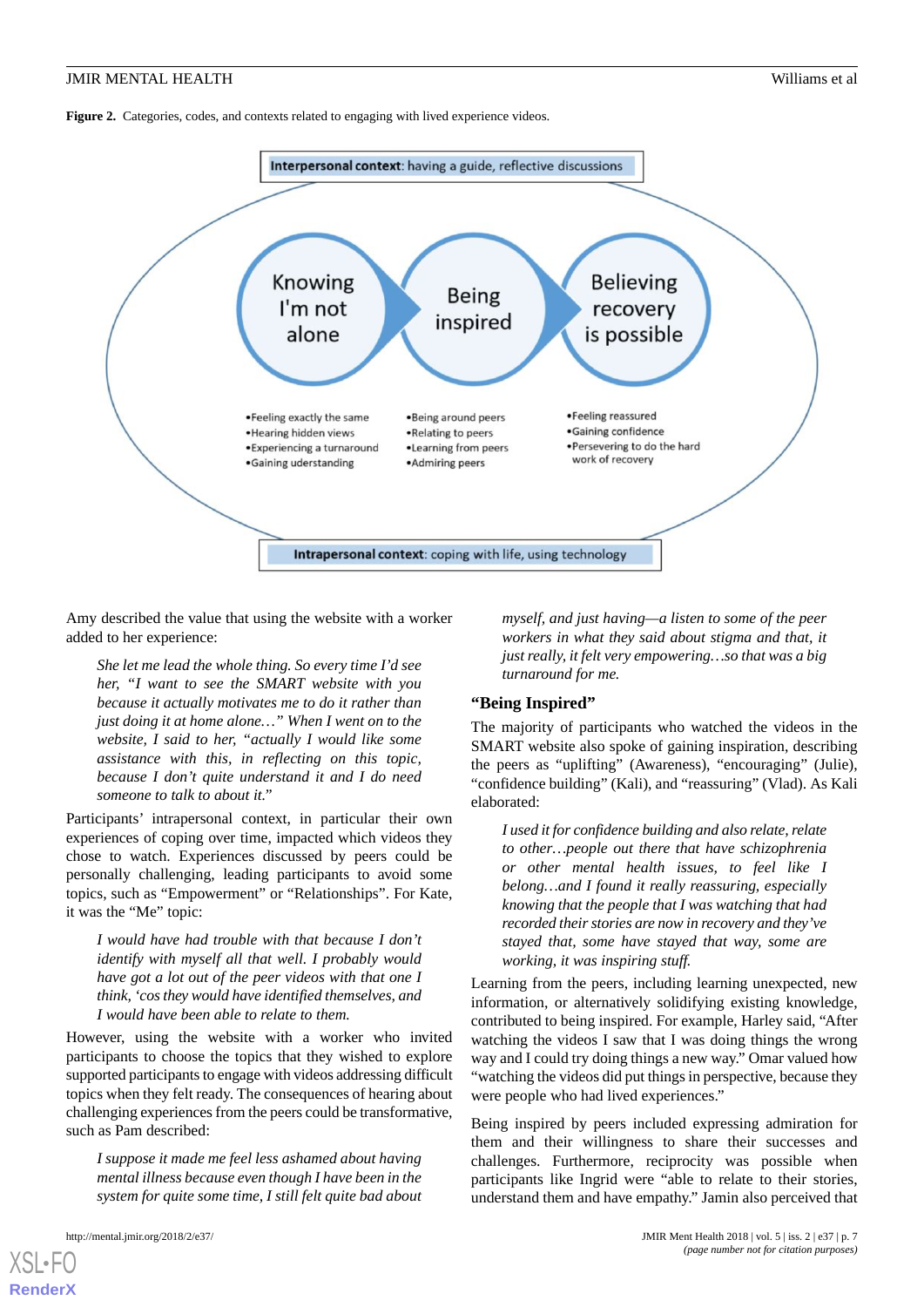by adding his comments on the videos he was giving peers "encouragement to keep on doing what they are doing, a great big tick because they were really, really doing it very well." The diversity of experiences and views shared in the videos provided opportunities for participants to find different points of connection with the peers. For example, participants recognized that differing recovery perspectives and experiences were possible, agreeing with some peers but disagreeing with others. Zara said:

*It was reinforcement, which was useful because you sort of think you know stuff but then it sort of solidifies what you know…listening to the different characters that were speaking, just to get their point of view, just to get the broad spectrum of what people experience and how it can be very similar to me or very different to me, or something in between.*

Intrapersonal factors, including past experiences of coping with life, influenced how participants felt about the peers and whether or not they found them inspiring. For example, Athalia found watching the videos "draining" and "tiring," as she felt the need to try to support the peers, as she had done in other Internet-based peer networks. Latte and Guilia wanted to "move on" from focusing on their mental illness and did not want to be connected to others who shared this experience, while Tricia's experience did not align with what she heard from the peers:

*I just couldn't sort of relate to it at all. Thought, you know sometimes I thought you're just really lucky, you're really lucky that things are that way for you because, if things are simple and you think that's how you can recover like that, but it's just not my experience.*

None of these few participants reported negative consequences from watching peer videos. Instead, after deciding that the videos were not useful for them, they chose to use other resources in the website that supported their self-management. For example, they used charts to monitor their stress, sleep, or diet; watched videos from clinicians; and talked with the worker about topics in the website. Having used the website infrequently with their usual worker, 2 other participants reported insufficient use to gain benefit from the peer videos.

#### **"Believing that Recovery is Possible"**

Videos exploring peers' perspectives on recovery supported participants to reflect on their understanding of this sometimes-confusing idea, such as Kelly demonstrates: "I didn't understand what recovery was, but now I understand it's sort of like getting back to normal…like you know, having positive thoughts and things." Sylvester experienced a transformation in his understanding:

*the one that sticks in my mind, would be about, about having recovery and me thinking that recovery was about, like me trying to be…well, but a traditional well, like thinking that I was going to be, going to get better and not have a mental illness for the rest of my life and then watching, watching different videos on the SMART website and that, and them saying that*

#### *recovery is a different, you've got different terms of recovery. That was a real breakthrough for me.*

Participants who felt connected to the peers and inspired by them, listened to the peers' recovery experiences and believed that their own recovery was possible. Reese said, "Looking at the videos it was, wow, they seem a lot like me and if they can do it, I can too." Viv's experience was similar: "I suppose I looked up to these people on the site and thought, well if other people can, with a mental illness, can be articulate and have a voice and have meaning in their life, well that means perhaps I can too."

The intrapersonal context of having used coping strategies over many years influenced participants' response to the lived experience videos. Watching a video of a peer saying that recovery is hard work confirmed Pam's experience and deepened her resolve to persevere. Participants who perceived that they were "on the road to recovery" (Jacqui-Maree) gained confidence that they were indeed doing the right thing and felt able to continue "full speed ahead" (Zara). After completing eight sessions of SMART, Libby, who like others had experienced past trauma, expressed her strengthened determination: "I can see it, I'm going to recover, I want to recover, I have to recover."

Hearing about actions that peers took in their recovery and discussing these with a worker was empowering and provided participants with new strategies that they could try out in their lives. Bruce stated that, "being able to talk to someone while discussing this sort of stuff, I think it was great… it was making me think about the things that would help you, sort of get you back on your feet."

Personal access to technology also affected participants' engagement with the videos beyond meetings with the worker. Being able to hear the peers "over and over" through logging into the site and watching the videos at home supported the information to "sink in" for Viv. Participants who had no or limited Internet access at home due to reception, accommodation, or financial difficulties, did not have this opportunity.

The lived experience videos stood out in the memories of the 6 participants who had a second interview up to 3 months later, even when these participants had not viewed the website for some time. Ingrid described the value of having ongoing access to the videos like this:

*To have those videos there to view them, especially at your own viewing time, like it's private, so you can cry, you can laugh, you can basically go through whatever you want, no one can see what you're doing, it's in the privacy of your own home…So there's no judgement, there's no judgement of who you are or what you've been.*

Additionally, in second interviews participants related how what they had seen in the peer videos had influenced their actions. For example, Sue stated:

*I remember the "people talking about their experiences" [in the videos]. Some of the issues, like relationships, that are "prominent for me now". I*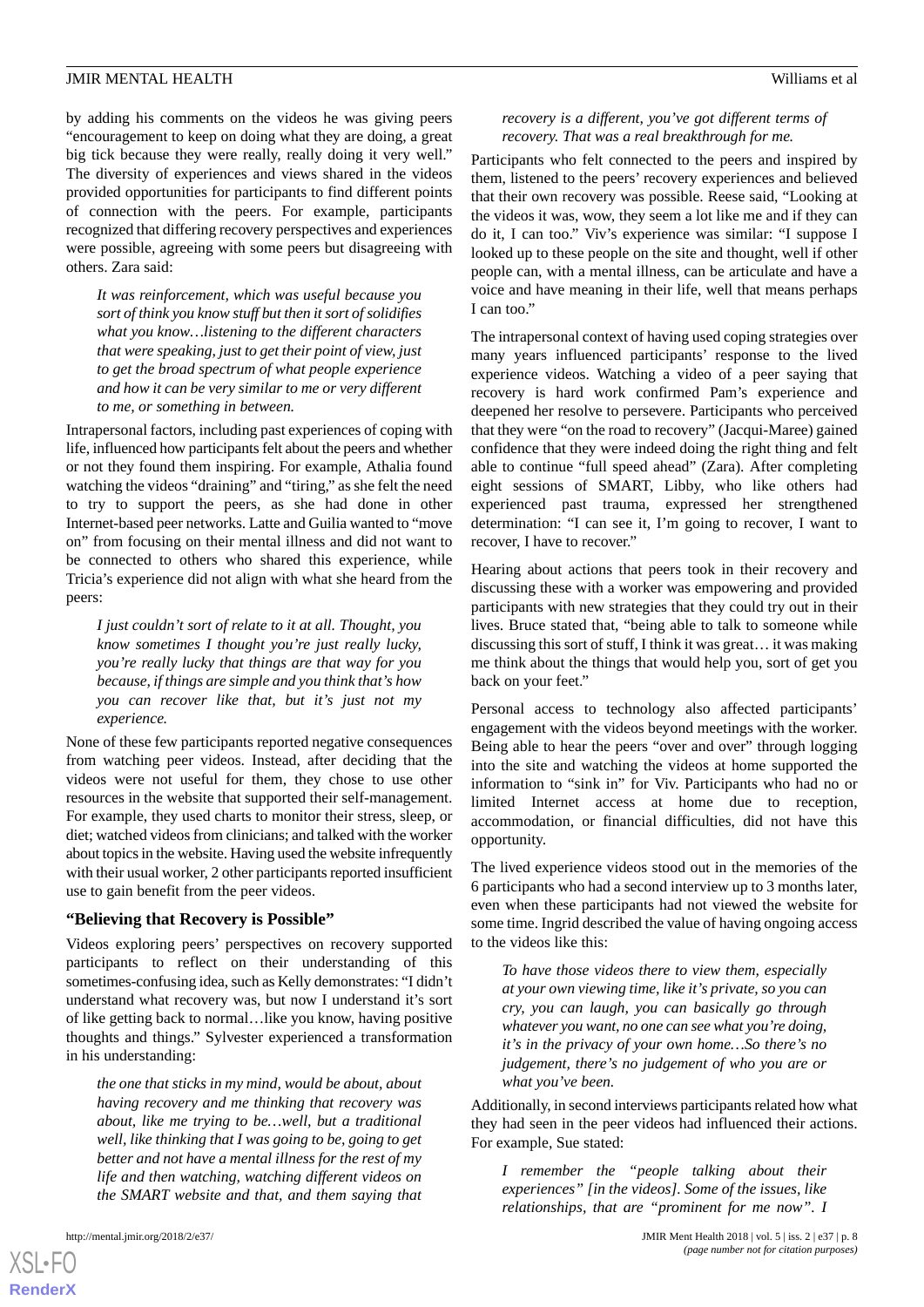*remember the "medication and negotiating in the mental health system". I was on a medication at the time that was having terrible side-effects. After I saw different ways you could talk about medication, I realized that they had to listen to my experience. I kept "pushing it" with the doctor, I wouldn't take no for an answer.*

In summary, engaging with peers' lived experience on the SMART website through videos and discussing the content with a worker prompted reflection on the personal meaning of recovery, provided strategies to support recovery, and generated or affirmed participants' determination to strive for recovery.

# *Discussion*

#### **Principal Findings**

This study explored service users' experiences of using an innovative and interactive recovery-oriented website, SMART [[27](#page-11-4)[,28](#page-11-5)]. Overall the findings show that using the SMART website was viewed as positively supporting participants in their personal recovery journeys. More specifically, watching the videos of people with lived experience of psychosis on the website supported recovery processes by providing relief to service users that they were not alone, inspiring hope, and supporting them to revise and affirm a personal meaning of recovery. These findings provide evidence that from the perspective of service users, watching lived experience videos on a website can contribute to participants feeling less alone and more hopeful as they recognize that they share experiences with other people who they admire. Engaging with lived experience through the videos appeared to provide similar benefits to meeting other people with experience of mental illness, which has been identified as a source of hope [\[5](#page-10-2),[34](#page-11-11)[,35](#page-11-12)] and of acceptance and self-esteem [[36\]](#page-11-13) for people with psychosis. This finding extends on the SMART pilot study in which participants felt more connected with people (7 out of 10 participants) and more hopeful (9 out of 10) after using the SMART program [[27\]](#page-11-4). Our findings also have striking similarities with Naslund et al's [[37](#page-11-14)] analysis of comments made by viewers of lived experience videos uploaded to YouTube, strengthening the evidence that peer support can be experienced through the Internet. Using videos developed with people with lived experience and informed by ideas about recovery [\[27](#page-11-4)] overcame the limitations in trustworthiness of videos posted to public Internet sites such as YouTube, as described by Naslund et al [\[37](#page-11-14)].

Including lived experience videos in digital health interventions may be particularly helpful for service users who are unable to access person-to-person peer support. For example, in Australia in 2010, only 4.7% of people experiencing psychosis and connected to mental health services reported that they participated in peer-led support groups [[4\]](#page-10-18). Lived experience videos could also be offered to people experiencing psychosis who have difficulty socializing [\[1](#page-10-0)] or to those who do not have paid employment and are therefore missing out on the contribution that work can make to self-identity and self-esteem in recovery [\[5](#page-10-2),[34\]](#page-11-11). While social media provides another route to online peer-to-peer support, using curated peer-based content

may help in reaching groups who use social media less, such as mental health service users aged over 45 [[38\]](#page-11-15). Structured peer-based content in Internet-based interventions may also appeal to young people experiencing psychosis who lack knowledge about how to search the Internet for mental health information [[39\]](#page-11-16) or to people experiencing schizophrenia who are interested in sharing information and emotions anonymously with peers [[18\]](#page-10-12).

Peers in the videos appeared to be viewed as role models by participants, similar to how peer support workers have been perceived by people in recovery [\[40](#page-11-17)] and consistent with psychosocial processes underlying peer support [[13,](#page-10-9)[35\]](#page-11-12). This finding supports further development of peer-based digital resources and research into their benefit for mental health service users. However, as noted in this study, peer-based videos are unlikely to be appealing to all service users. Walker and Bryant [[40\]](#page-11-17) noted that peer workers may not be viewed as role models if they are perceived to lack training or as being limited in their helpfulness by illness factors. In our study, responses to the videos appeared to be influenced by the participants' existing ways of coping with life and managing their recovery, as well as by how they used technology. Participants who did not relate to the peers as role models perceived that their ways of coping were too different, or they were at a point in their recovery journey where they did not want to identify with peers. As Tew et al [[36\]](#page-11-13) argue, some people experiencing mental illness may reject being overly invested in mental health, preferring to foster broader relationships. Perceptions of technology and information on the Internet could also impact whether participants believed the lived experience videos to be trustworthy. Attention to the intrapersonal context may therefore help workers understand the choices that service users make about using digital lived experience materials. Additionally, providing a range of resources, content presented from different viewpoints, and choices about which resources to use seems important when designing future websites for this population, so that everyone can find content that matches their interests and values.

Watching the lived experience videos with a worker opened discussions about meaningful topics, thus enhancing the experience of using the website among participants in our study. The worker supported initial website use by guiding participants to navigate the website and to use the technology, when needed. One third of our participants only used SMART with the worker and close to 40% rarely or never used the Internet to access health information. Additionally, privacy is likely to be an important consideration regarding where service users choose to view videos with mental health content [[41\]](#page-11-18). Thus, watching videos with a worker demonstrates potential to connect service users to peers' experiences that they would be unlikely to access online themselves. The worker also offered choices and facilitated discussion that linked the peer videos to participants' lives. Similarly, psychiatric nurses identified that supporting inpatients to use an educative website with peer videos facilitated discussions between them [[25\]](#page-11-2). These findings provide further evidence that social presence from a clinician or researcher supports adherence to and engagement with Web-based and mobile technologies used by people with psychosis [\[42](#page-11-19)].

 $XS$  $\cdot$ FC **[RenderX](http://www.renderx.com/)**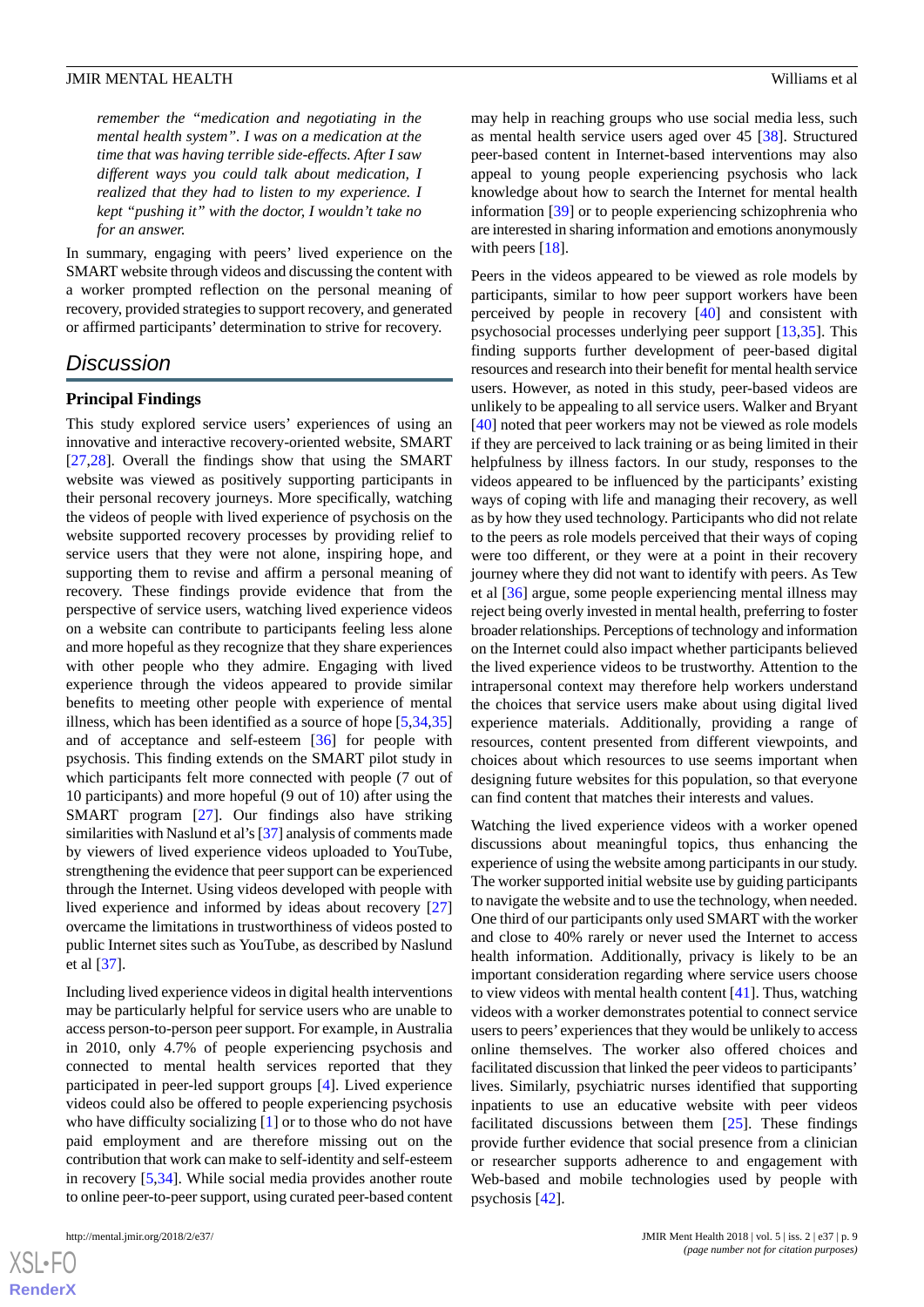Embedding lived experience videos into service provision appears to offer a way of providing service users with hope-inspiring experiences when they meet with workers. This finding is particularly encouraging given that feeling hopeless and not getting support from their mental health services can hinder a person's recovery [\[7](#page-10-4)]. Viewing and discussing the videos with a worker brought the topic of recovery to the fore in a way that would not occur if service users used the website autonomously. Hearing peers' experiences supported participants to have confidence that their own recovery was possible and to persevere with the "hard work" of recovery [[3](#page-10-3)[,5](#page-10-2)]. The peer videos elicited conversations about the participant's life experiences over time and what worked for them, rather than focusing on problems and deficits as can occur in mental health services [\[13](#page-10-9)]. Our focus on the experience of watching lived experience videos together contrasts with the experience of using an Internet portal for asynchronous communication [\[43](#page-11-20)], which was found to enrich the working relationship if service user and worker expectations about portal use were aligned, but to cause relationship tensions if expectations were not aligned. In our study, regular shared use of the website appeared to create a clear focus on recovery in interactions between the service user and worker from service users'perspectives, potentially reducing the goal ambiguity that can characterize these relationships [\[30](#page-11-7)]. Together, these findings contribute to emerging evidence that using an Internet-based resource with a mental health worker, particularly a resource that includes lived experience content, can enhance mental health service provision when expectations about its use are agreed and implemented. Given the potential benefits to recovery-oriented practice, this is a strategy worthy of further investigation.

# **Limitations**

Limitations of this study include participants being involved in a research project, with many expressing a desire to help others experiencing mental illness through their involvement, a purpose that may influence the way that they responded in the interview [[44\]](#page-11-21). Further research into using lived experience videos in other mental health practice settings would support transferability of the findings. Focusing on one element of the website, the lived experience videos, means that participants'full use of this digital health intervention is not covered in this analysis. However, focusing on the videos, designed as a central component of the intervention, illuminated that participants experienced them as especially impactful. Understanding participants' experience of watching videos in depth is therefore important to informing future developments in digital health interventions for people experiencing psychosis.

# **Conclusions**

The experience of engaging with videos featuring peers in the SMART website was powerful for participants. Hearing from peers enabled participants to feel less alone, to be inspired, and to believe that their own recovery was possible. Aspects of the intrapersonal and interpersonal contexts that existed when watching lived experience videos together shaped the way that participants perceived the experience. Contextual factors are therefore important to consider when using digital health interventions in mental health services. This study adds to emerging evidence that digital health interventions with lived experience content used by service users and mental health workers together have strong potential to support service users' recovery and are therefore worthy of further development, implementation, and research.

# **Acknowledgments**

The SMART research program, including the work reported in this publication, was funded by the State Government of Victoria (Australia), Department of Health Mental Illness Research Fund (MIRF33). This qualitative component of the SMART research program was undertaken as part of the first author's PhD studies, supported by an Australian Government Research Training Program Scholarship. We gratefully acknowledge the contributions of Alfred Health, NorthWestern Mental Health, Wellways Australia, MIND Australia, UnitingCare, NEAMI, members of the SMART program reference group, the Swinburne University lived experience advisory panel, and all the participants who generously shared their time and experiences.

# **Authors' Contributions**

<span id="page-9-0"></span>All authors are affiliated with the SMART research project, which is led by NT and managed by FF. All authors collaborated on the qualitative research component of the project. This was implemented by AW, EF, and JF. All authors contributed to the final manuscript.

#### **Conflicts of Interest**

None declared.

# **Multimedia Appendix 1**

Service user semistructured interview guide.

[[PDF File \(Adobe PDF File\), 50KB-Multimedia Appendix 1](https://jmir.org/api/download?alt_name=mental_v5i2e37_app1.pdf&filename=c47c05bded5be02ffb17944cbc6fe41b.pdf)]

#### **References**

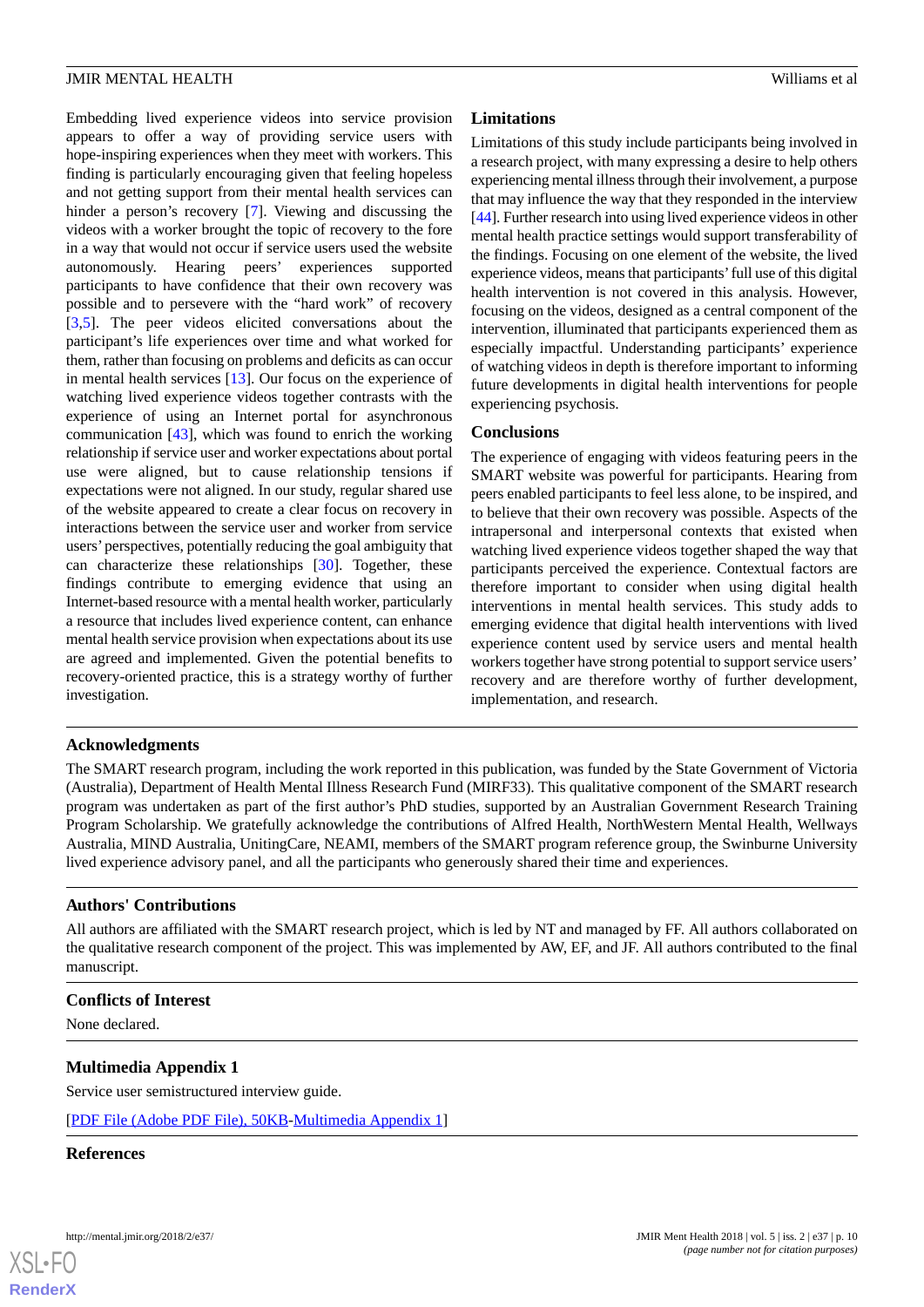- <span id="page-10-0"></span>1. Morgan VA, Waterreus A, Jablensky A, Mackinnon A, McGrath JJ, Carr V, et al. People living with psychotic illness in 2010: the second Australian national survey of psychosis. Aust N Z J Psychiatry 2012 Aug;46(8):735-752. [doi: [10.1177/0004867412449877\]](http://dx.doi.org/10.1177/0004867412449877) [Medline: [22696547\]](http://www.ncbi.nlm.nih.gov/entrez/query.fcgi?cmd=Retrieve&db=PubMed&list_uids=22696547&dopt=Abstract)
- <span id="page-10-1"></span>2. Morgan C, Lappin J, Heslin M, Donoghue K, Lomas B, Reininghaus U, et al. Reappraising the long-term course and outcome of psychotic disorders: the AESOP-10 study. Psychol Med 2014 Oct;44(13):2713-2726 [[FREE Full text](http://europepmc.org/abstract/MED/25066181)] [doi: [10.1017/S0033291714000282](http://dx.doi.org/10.1017/S0033291714000282)] [Medline: [25066181](http://www.ncbi.nlm.nih.gov/entrez/query.fcgi?cmd=Retrieve&db=PubMed&list_uids=25066181&dopt=Abstract)]
- <span id="page-10-18"></span><span id="page-10-3"></span>3. Davidson L, Borg M, Marin I, Topor A, Mezzina R, Sells D. Processes of recovery in serious mental illness: findings from a multinational study. Am J Psychiatr Rehabil 2005;8(3):177-201. [doi: [10.1080/15487760500339360\]](http://dx.doi.org/10.1080/15487760500339360)
- <span id="page-10-2"></span>4. Harvey C, Brophy L, Parsons S, Moeller-Saxone K, Grigg M, Siskind D. People living with psychosocial disability: Rehabilitation and recovery-informed service provision within the second Australian national survey of psychosis. Aust N Z J Psychiatry 2016 Jun;50(6):534-547. [doi: [10.1177/0004867415610437\]](http://dx.doi.org/10.1177/0004867415610437) [Medline: [26466606\]](http://www.ncbi.nlm.nih.gov/entrez/query.fcgi?cmd=Retrieve&db=PubMed&list_uids=26466606&dopt=Abstract)
- 5. McCarthy-Jones S, Marriott M, Knowles R, Rowse G, Thompson AR. What is psychosis? A meta-synthesis of inductive qualitative studies exploring the experience of psychosis. Psychosis 2013 Feb;5(1):1-16. [doi: [10.1080/17522439.2011.647051\]](http://dx.doi.org/10.1080/17522439.2011.647051)
- <span id="page-10-4"></span>6. Deegan P. Recovery: The lived experience of rehabilitation. Psychosocial Rehabil J 1988;11(4):11-19. [doi: [10.1037/h0099565\]](http://dx.doi.org/10.1037/h0099565)
- <span id="page-10-5"></span>7. Law H, Morrison AP. Recovery in psychosis: a Delphi study with experts by experience. Schizophr Bull 2014 Nov;40(6):1347-1355 [[FREE Full text](http://europepmc.org/abstract/MED/24727194)] [doi: [10.1093/schbul/sbu047](http://dx.doi.org/10.1093/schbul/sbu047)] [Medline: [24727194](http://www.ncbi.nlm.nih.gov/entrez/query.fcgi?cmd=Retrieve&db=PubMed&list_uids=24727194&dopt=Abstract)]
- <span id="page-10-6"></span>8. Leamy M, Bird V, Le Boutillier C, Williams J, Slade M. Conceptual framework for personal recovery in mental health: systematic review and narrative synthesis. Br J Psychiatry 2011 Dec;199(6):445-452 [\[FREE Full text\]](https://doi.org/10.1192/bjp.bp.110.083733) [doi: [10.1192/bjp.bp.110.083733](http://dx.doi.org/10.1192/bjp.bp.110.083733)] [Medline: [22130746\]](http://www.ncbi.nlm.nih.gov/entrez/query.fcgi?cmd=Retrieve&db=PubMed&list_uids=22130746&dopt=Abstract)
- 9. Commonwealth of Australia. A national framework for recovery-oriented mental health services: guide for practitioners and providers. Canberra: Commonwealth of Australia; 2013. URL: [http://www.health.gov.au/internet/main/publishing.nsf/](http://www.health.gov.au/internet/main/publishing.nsf/content/67D17065514CF8E8CA257C1D00017A90/$File/recovgde.pdf) [content/67D17065514CF8E8CA257C1D00017A90/\\$File/recovgde.pdf\[](http://www.health.gov.au/internet/main/publishing.nsf/content/67D17065514CF8E8CA257C1D00017A90/$File/recovgde.pdf)[WebCite Cache ID 6vpDRTzzh](http://www.webcitation.org/

                                6vpDRTzzh)]
- <span id="page-10-7"></span>10. Davidson L, Rowe M, Tondora J, O'Connell M, Lawless MS. A practical guide to recovery-oriented practice: tools for transforming mental health care. Oxford, UK: Oxford University Press; 2008.
- <span id="page-10-9"></span><span id="page-10-8"></span>11. Le Boutillier C, Leamy M, Bird VJ, Davidson L, Williams J, Slade M. What does recovery mean in practice? A qualitative analysis of international recovery-oriented practice guidance. Psychiatr Serv 2011 Dec;62(12):1470-1476. [doi: [10.1176/appi.ps.001312011\]](http://dx.doi.org/10.1176/appi.ps.001312011) [Medline: [22193795\]](http://www.ncbi.nlm.nih.gov/entrez/query.fcgi?cmd=Retrieve&db=PubMed&list_uids=22193795&dopt=Abstract)
- <span id="page-10-10"></span>12. Mueser KT, Corrigan PW, Hilton DW, Tanzman B, Schaub A, Gingerich S, et al. Illness management and recovery: a review of the research. Psychiatr Serv 2002 Oct;53(10):1272-1284. [doi: [10.1176/appi.ps.53.10.1272](http://dx.doi.org/10.1176/appi.ps.53.10.1272)] [Medline: [12364675](http://www.ncbi.nlm.nih.gov/entrez/query.fcgi?cmd=Retrieve&db=PubMed&list_uids=12364675&dopt=Abstract)]
- <span id="page-10-11"></span>13. Davidson L, Bellamy C, Guy K, Miller R. Peer support among persons with severe mental illnesses: a review of evidence and experience. World Psychiatry 2012 Jun;11(2):123-128 [\[FREE Full text\]](http://europepmc.org/abstract/MED/22654945) [Medline: [22654945](http://www.ncbi.nlm.nih.gov/entrez/query.fcgi?cmd=Retrieve&db=PubMed&list_uids=22654945&dopt=Abstract)]
- <span id="page-10-14"></span>14. Slade M. Personal recovery and mental illness: a guide for mental health professionals. Cambridge, UK: Cambridge University Press; 2009.
- <span id="page-10-17"></span>15. Alvarez-Jimenez M, Alcazar-Corcoles MA, González-Blanch C, Bendall S, McGorry PD, Gleeson JF. Online, social media and mobile technologies for psychosis treatment: a systematic review on novel user-led interventions. Schizophr Res 2014 Jun;156(1):96-106. [doi: [10.1016/j.schres.2014.03.021](http://dx.doi.org/10.1016/j.schres.2014.03.021)] [Medline: [24746468](http://www.ncbi.nlm.nih.gov/entrez/query.fcgi?cmd=Retrieve&db=PubMed&list_uids=24746468&dopt=Abstract)]
- <span id="page-10-12"></span>16. Ben-Zeev D, Drake R, Corrigan P, Rotondi A, Nilsen W, Depp C. Using contemporary technologies in the assessment and treatment of serious mental illness. Am J Psychiatr Rehabil 2012;15(4):357-376 [\[FREE Full text\]](https://doi.org/10.1080/15487768.2012.733295) [doi: [10.1080/15487768.2012.733295\]](http://dx.doi.org/10.1080/15487768.2012.733295)
- <span id="page-10-13"></span>17. Naslund JA, Marsch LA, McHugo GJ, Bartels SJ. Emerging mHealth and eHealth interventions for serious mental illness: a review of the literature. J Ment Health 2015;24(5):321-332 [[FREE Full text](http://europepmc.org/abstract/MED/26017625)] [doi: [10.3109/09638237.2015.1019054\]](http://dx.doi.org/10.3109/09638237.2015.1019054) [Medline: [26017625](http://www.ncbi.nlm.nih.gov/entrez/query.fcgi?cmd=Retrieve&db=PubMed&list_uids=26017625&dopt=Abstract)]
- <span id="page-10-15"></span>18. Villani M, Kovess-Masfety V. How Do People Experiencing Schizophrenia Spectrum Disorders or Other Psychotic Disorders Use the Internet to Get Information on Their Mental Health? Literature Review and Recommendations. JMIR Ment Health 2017 Jan 03;4(1):e1 [\[FREE Full text\]](http://mental.jmir.org/2017/1/e1/) [doi: [10.2196/mental.5946\]](http://dx.doi.org/10.2196/mental.5946) [Medline: [28049620\]](http://www.ncbi.nlm.nih.gov/entrez/query.fcgi?cmd=Retrieve&db=PubMed&list_uids=28049620&dopt=Abstract)
- 19. van der Krieke L, Wunderink L, Emerencia AC, de Jonge P, Sytema S. E-mental health self-management for psychotic disorders: state of the art and future perspectives. Psychiatr Serv 2014 Jan 01;65(1):33-49. [doi: [10.1176/appi.ps.201300050\]](http://dx.doi.org/10.1176/appi.ps.201300050) [Medline: [24129842](http://www.ncbi.nlm.nih.gov/entrez/query.fcgi?cmd=Retrieve&db=PubMed&list_uids=24129842&dopt=Abstract)]
- <span id="page-10-16"></span>20. Berry N, Lobban F, Emsley R, Bucci S. Acceptability of Interventions Delivered Online and Through Mobile Phones for People Who Experience Severe Mental Health Problems: A Systematic Review. J Med Internet Res 2016 May 31;18(5):e121 [[FREE Full text](http://www.jmir.org/2016/5/e121/)] [doi: [10.2196/jmir.5250](http://dx.doi.org/10.2196/jmir.5250)] [Medline: [27245693](http://www.ncbi.nlm.nih.gov/entrez/query.fcgi?cmd=Retrieve&db=PubMed&list_uids=27245693&dopt=Abstract)]
- 21. Firth J, Torous J. Smartphone Apps for Schizophrenia: A Systematic Review. JMIR Mhealth Uhealth 2015 Nov 06;3(4):e102 [[FREE Full text](http://mhealth.jmir.org/2015/4/e102/)] [doi: [10.2196/mhealth.4930\]](http://dx.doi.org/10.2196/mhealth.4930) [Medline: [26546039](http://www.ncbi.nlm.nih.gov/entrez/query.fcgi?cmd=Retrieve&db=PubMed&list_uids=26546039&dopt=Abstract)]
- 22. Gaebel W, Großimlinghaus I, Kerst A, Cohen Y, Hinsche-Böckenholt A, Johnson B, et al. European Psychiatric Association (EPA) guidance on the quality of eMental health interventions in the treatment of psychotic disorders. Eur Arch Psychiatry Clin Neurosci 2016 Mar;266(2):125-137. [doi: [10.1007/s00406-016-0677-6](http://dx.doi.org/10.1007/s00406-016-0677-6)] [Medline: [26874958\]](http://www.ncbi.nlm.nih.gov/entrez/query.fcgi?cmd=Retrieve&db=PubMed&list_uids=26874958&dopt=Abstract)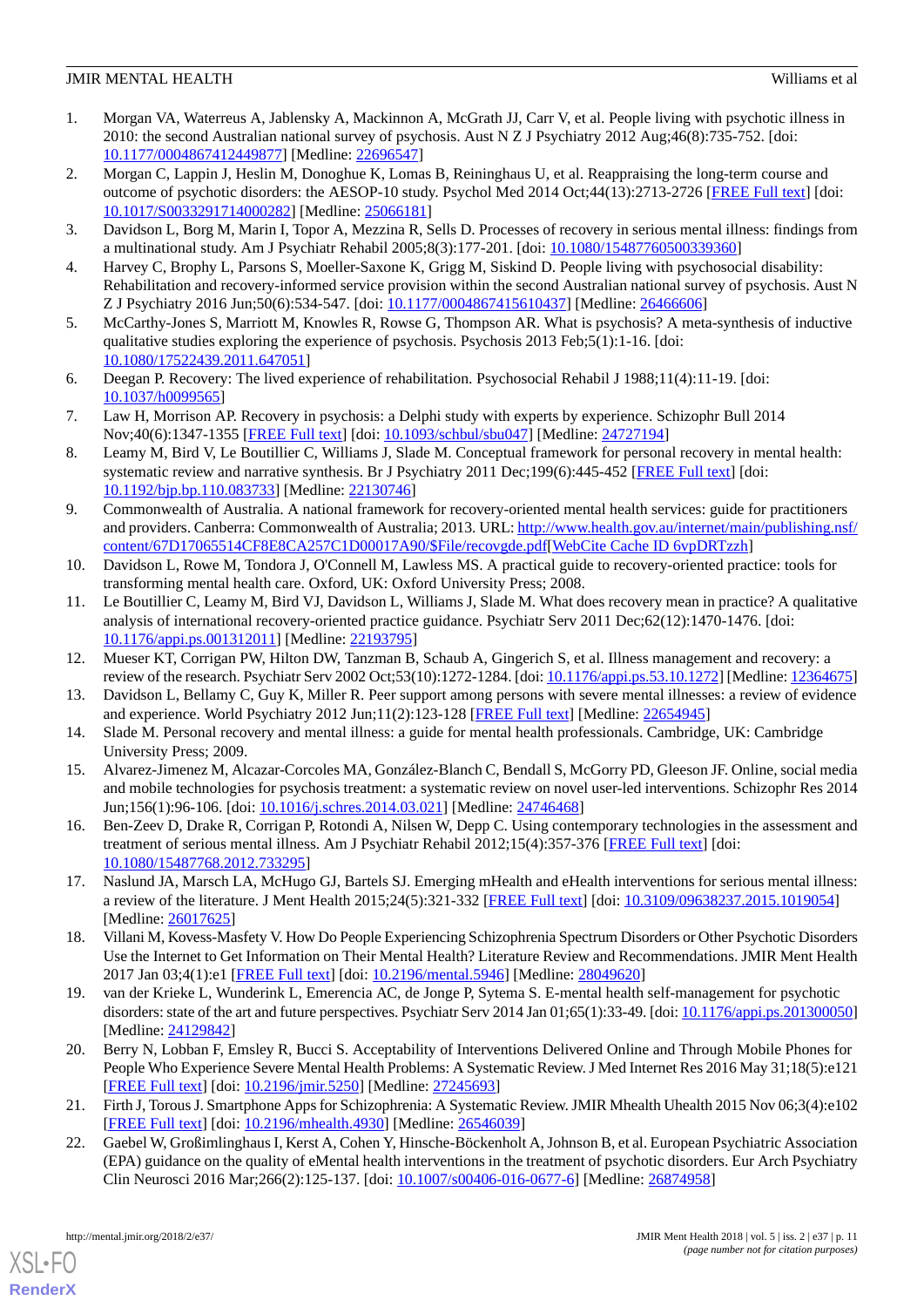- <span id="page-11-0"></span>23. Naslund JA, Aschbrenner KA, Marsch LA, Bartels SJ. The future of mental health care: peer-to-peer support and social media. Epidemiol Psychiatr Sci 2016 Apr;25(2):113-122 [\[FREE Full text\]](http://europepmc.org/abstract/MED/26744309) [doi: [10.1017/S2045796015001067\]](http://dx.doi.org/10.1017/S2045796015001067) [Medline: [26744309](http://www.ncbi.nlm.nih.gov/entrez/query.fcgi?cmd=Retrieve&db=PubMed&list_uids=26744309&dopt=Abstract)]
- <span id="page-11-1"></span>24. Strand M, Gammon D, Ruland CM. Transitions from biomedical to recovery-oriented practices in mental health: a scoping review to explore the role of Internet-based interventions. BMC Health Serv Res 2017 Dec 07;17(1):257. [doi: [10.1186/s12913-017-2176-5\]](http://dx.doi.org/10.1186/s12913-017-2176-5) [Medline: [28388907](http://www.ncbi.nlm.nih.gov/entrez/query.fcgi?cmd=Retrieve&db=PubMed&list_uids=28388907&dopt=Abstract)]
- <span id="page-11-3"></span><span id="page-11-2"></span>25. Anttila M, Koivunen M, Välimäki M. Information technology-based standardized patient education in psychiatric inpatient care. J Adv Nurs 2008 Oct;64(2):147-156. [doi: [10.1111/j.1365-2648.2008.04770.x\]](http://dx.doi.org/10.1111/j.1365-2648.2008.04770.x) [Medline: [18990095](http://www.ncbi.nlm.nih.gov/entrez/query.fcgi?cmd=Retrieve&db=PubMed&list_uids=18990095&dopt=Abstract)]
- <span id="page-11-4"></span>26. Deegan PE. A web application to support recovery and shared decision making in psychiatric medication clinics. Psychiatr Rehabil J 2010;34(1):23-28. [doi: [10.2975/34.1.2010.23.28\]](http://dx.doi.org/10.2975/34.1.2010.23.28) [Medline: [20615841\]](http://www.ncbi.nlm.nih.gov/entrez/query.fcgi?cmd=Retrieve&db=PubMed&list_uids=20615841&dopt=Abstract)
- <span id="page-11-5"></span>27. Thomas N, Farhall J, Foley F, Leitan ND, Villagonzalo K, Ladd E, et al. Promoting personal recovery in people with persisting psychotic disorders: development and pilot study of a novel digital intervention. Front Psychiatry 2016;7:196 [[FREE Full text](https://dx.doi.org/10.3389/fpsyt.2016.00196)] [doi: [10.3389/fpsyt.2016.00196\]](http://dx.doi.org/10.3389/fpsyt.2016.00196) [Medline: [28066271](http://www.ncbi.nlm.nih.gov/entrez/query.fcgi?cmd=Retrieve&db=PubMed&list_uids=28066271&dopt=Abstract)]
- <span id="page-11-6"></span>28. Thomas N, Farhall J, Foley F, Rossell SL, Castle D, Ladd E, et al. Randomised controlled trial of a digitally assisted low intensity intervention to promote personal recovery in persisting psychosis: SMART-Therapy study protocol. BMC Psychiatry 2016 Dec 07;16(1):312 [[FREE Full text](https://bmcpsychiatry.biomedcentral.com/articles/10.1186/s12888-016-1024-1)] [doi: [10.1186/s12888-016-1024-1\]](http://dx.doi.org/10.1186/s12888-016-1024-1) [Medline: [27604363](http://www.ncbi.nlm.nih.gov/entrez/query.fcgi?cmd=Retrieve&db=PubMed&list_uids=27604363&dopt=Abstract)]
- <span id="page-11-7"></span>29. Charmaz K. Constructing grounded theory. 2nd ed. London, UK: Sage; 2014.
- <span id="page-11-9"></span><span id="page-11-8"></span>30. Farrelly S, Lester H. Therapeutic relationships between mental health service users with psychotic disorders and their clinicians: a critical interpretive synthesis. Health Soc Care Community 2014 Sep;22(5):449-460. [doi: [10.1111/hsc.12090](http://dx.doi.org/10.1111/hsc.12090)] [Medline: [24428515](http://www.ncbi.nlm.nih.gov/entrez/query.fcgi?cmd=Retrieve&db=PubMed&list_uids=24428515&dopt=Abstract)]
- <span id="page-11-10"></span>31. Rubin HJ, Rubin IS. Qualitative interviewing: the art of hearing data. 3rd ed. Thousand Oaks, CA: Sage Publications; 2011.
- <span id="page-11-11"></span>32. Mruck K, Mey G. Grounded theory and reflexivity. In: Bryant A, Charmaz K, editors. The Sage Handbook of Grounded Theory. Thousand Oaks, CA: Sage Publications; 2007.
- 33. Bazeley P, Jackson K. Qualitative data analysis with NVivo. 2nd ed. London, UK: Sage; 2013.
- <span id="page-11-13"></span><span id="page-11-12"></span>34. Schrank B, Bird V, Rudnick A, Slade M. Determinants, self-management strategies and interventions for hope in people with mental disorders: systematic search and narrative review. Soc Sci Med 2012 Feb;74(4):554-564. [doi: [10.1016/j.socscimed.2011.11.008](http://dx.doi.org/10.1016/j.socscimed.2011.11.008)] [Medline: [22240450](http://www.ncbi.nlm.nih.gov/entrez/query.fcgi?cmd=Retrieve&db=PubMed&list_uids=22240450&dopt=Abstract)]
- <span id="page-11-14"></span>35. Solomon P. Peer support/peer provided services underlying processes, benefits, and critical ingredients. Psychiatr Rehabil J 2004;27(4):392-401. [Medline: [15222150](http://www.ncbi.nlm.nih.gov/entrez/query.fcgi?cmd=Retrieve&db=PubMed&list_uids=15222150&dopt=Abstract)]
- <span id="page-11-15"></span>36. Tew J, Ramon S, Slade M, Bird V, Melton J, Le Boutillier C. Social factors and recovery from mental health difficulties: a review of the evidence. Br J Social Work 2011;42(3):443-460. [doi: [10.1093/bjsw/bcr076](http://dx.doi.org/10.1093/bjsw/bcr076)]
- 37. Naslund JA, Grande SW, Aschbrenner KA, Elwyn G. Naturally occurring peer support through social media: the experiences of individuals with severe mental illness using YouTube. PLoS One 2014;9(10):e110171 [\[FREE Full text\]](http://dx.plos.org/10.1371/journal.pone.0110171) [doi: [10.1371/journal.pone.0110171\]](http://dx.doi.org/10.1371/journal.pone.0110171) [Medline: [25333470](http://www.ncbi.nlm.nih.gov/entrez/query.fcgi?cmd=Retrieve&db=PubMed&list_uids=25333470&dopt=Abstract)]
- <span id="page-11-17"></span><span id="page-11-16"></span>38. Thomas N, Foley F, Lindblom K, Lee S. Are people with severe mental illness ready for online interventions? Access and use of the Internet in Australian mental health service users. Australas Psychiatry 2017 Jun;25(3):257-261. [doi: [10.1177/1039856217689913\]](http://dx.doi.org/10.1177/1039856217689913) [Medline: [28139947\]](http://www.ncbi.nlm.nih.gov/entrez/query.fcgi?cmd=Retrieve&db=PubMed&list_uids=28139947&dopt=Abstract)
- <span id="page-11-18"></span>39. Lal S, Dell'Elce J, Tucci N, Fuhrer R, Tamblyn R, Malla A. Preferences of Young Adults With First-Episode Psychosis for Receiving Specialized Mental Health Services Using Technology: A Survey Study. JMIR Ment Health 2015;2(2):e18 [[FREE Full text](http://mental.jmir.org/2015/2/e18/)] [doi: [10.2196/mental.4400](http://dx.doi.org/10.2196/mental.4400)] [Medline: [26543922](http://www.ncbi.nlm.nih.gov/entrez/query.fcgi?cmd=Retrieve&db=PubMed&list_uids=26543922&dopt=Abstract)]
- <span id="page-11-19"></span>40. Walker G, Bryant W. Peer support in adult mental health services: a metasynthesis of qualitative findings. Psychiatr Rehabil J 2013 Mar;36(1):28-34. [doi: [10.1037/h0094744](http://dx.doi.org/10.1037/h0094744)] [Medline: [23477647](http://www.ncbi.nlm.nih.gov/entrez/query.fcgi?cmd=Retrieve&db=PubMed&list_uids=23477647&dopt=Abstract)]
- <span id="page-11-20"></span>41. Ben-Zeev D, Brian RM, Aschbrenner KA, Jonathan G, Steingard S. Video-based mobile health interventions for people with schizophrenia: Bringing the "pocket therapist" to life. Psychiatr Rehabil J 2018 Mar;41(1):39-45. [doi: [10.1037/prj0000197\]](http://dx.doi.org/10.1037/prj0000197) [Medline: [27295133\]](http://www.ncbi.nlm.nih.gov/entrez/query.fcgi?cmd=Retrieve&db=PubMed&list_uids=27295133&dopt=Abstract)
- <span id="page-11-21"></span>42. Killikelly C, He Z, Reeder C, Wykes T. Improving Adherence to Web-Based and Mobile Technologies for People With Psychosis: Systematic Review of New Potential Predictors of Adherence. JMIR Mhealth Uhealth 2017 Jul 20;5(7):e94 [[FREE Full text](http://mhealth.jmir.org/2017/7/e94/)] [doi: [10.2196/mhealth.7088\]](http://dx.doi.org/10.2196/mhealth.7088) [Medline: [28729235](http://www.ncbi.nlm.nih.gov/entrez/query.fcgi?cmd=Retrieve&db=PubMed&list_uids=28729235&dopt=Abstract)]
- 43. Strand M, Gammon D, Eng LS, Ruland C. Exploring Working Relationships in Mental Health Care via an E-Recovery Portal: Qualitative Study on the Experiences of Service Users and Health Providers. JMIR Ment Health 2017 Nov 14;4(4):e54 [[FREE Full text](http://mental.jmir.org/2017/4/e54/)] [doi: [10.2196/mental.8491](http://dx.doi.org/10.2196/mental.8491)] [Medline: [29138127](http://www.ncbi.nlm.nih.gov/entrez/query.fcgi?cmd=Retrieve&db=PubMed&list_uids=29138127&dopt=Abstract)]
- 44. Carter SM, Jordens CFC, McGrath C, Little M. You have to make something of all that rubbish, do you? An empirical investigation of the social process of qualitative research. Qual Health Res 2008 Sep;18(9):1264-1276. [doi: [10.1177/1049732308321753\]](http://dx.doi.org/10.1177/1049732308321753) [Medline: [18689538\]](http://www.ncbi.nlm.nih.gov/entrez/query.fcgi?cmd=Retrieve&db=PubMed&list_uids=18689538&dopt=Abstract)

# **Abbreviations**

[XSL](http://www.w3.org/Style/XSL)•FO **[RenderX](http://www.renderx.com/)**

**CGT:** constructivist grounded theory **CHIME:** Connectedness, Hope, Identity, Meaning, Empowerment